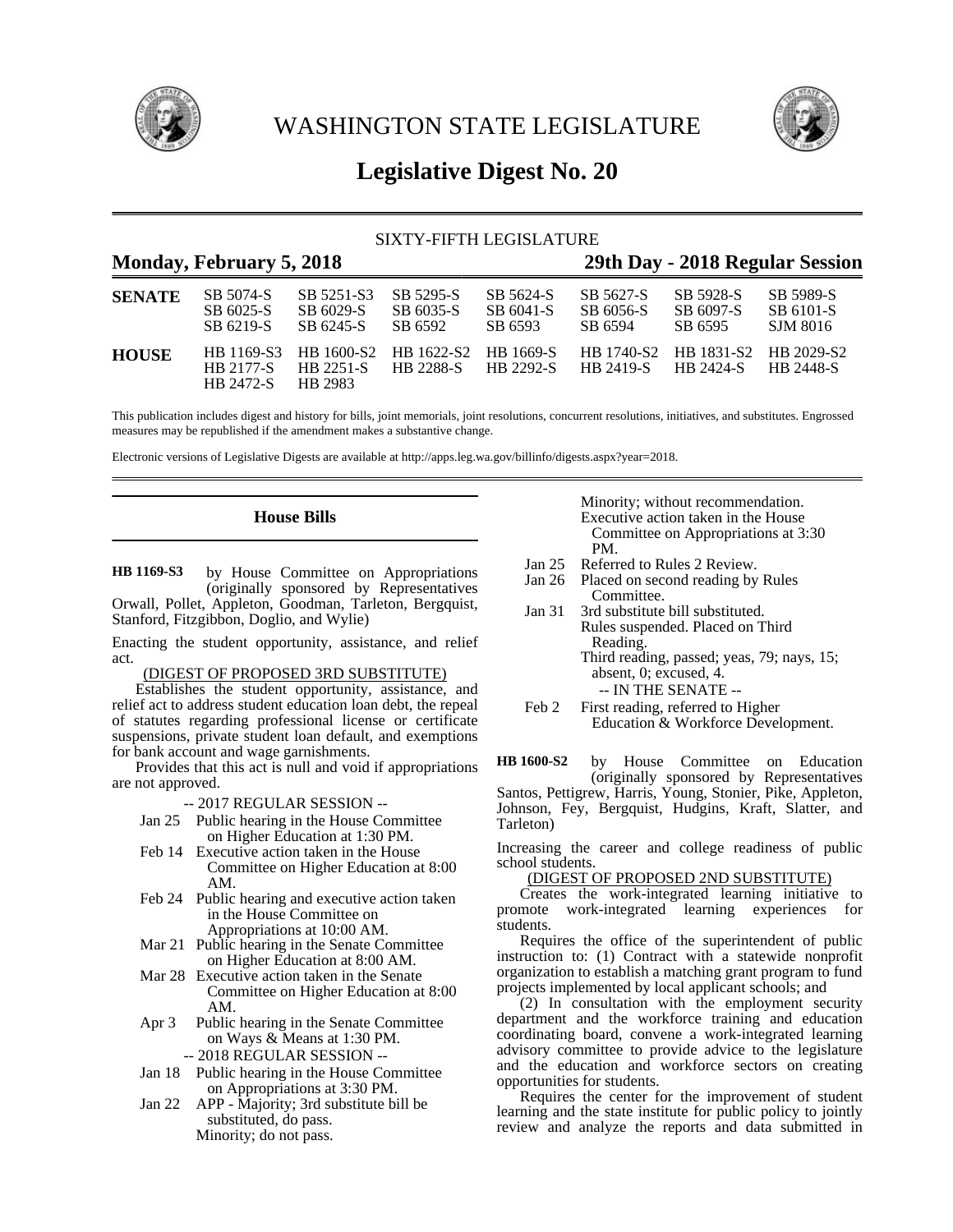accordance with this act to evaluate the work-integrated learning project programs.

-- 2017 REGULAR SESSION --

- Feb 6 Public hearing in the House Committee on Education at 1:30 PM.
- Feb 14 Executive session scheduled, but no action was taken in the House Committee on Education at 1:30 PM.
- Feb 16 Executive action taken in the House Committee on Education at 8:00 AM.
- Feb 23 Public hearing in the House Committee on Appropriations at 1:30 PM.
- Feb 24 Executive action taken in the House Committee on Appropriations at 10:00 AM.
- Mar 16 Public hearing in the Senate Committee on Early Learning & K-12 Education at 1:30 PM.
- Mar 23 Executive action taken in the Senate Committee on Early Learning & K-12 Education at 1:30 PM.
- Mar 30 Public hearing in the Senate Committee on Ways & Means at 1:30 PM.
- Apr 3 Executive action taken in the Senate Committee on Ways & Means at 1:30 PM.
	- -- 2018 REGULAR SESSION --
- Jan 9 Public hearing in the House Committee on Education at 1:30 PM.
- Jan 18 ED Majority; 2nd substitute bill be substituted, do pass. Executive action taken in the House Committee on Education at 8:00 AM.
- Jan 22 Referred to Appropriations.
- by House Committee on Appropriations (originally sponsored by Representatives Senn, Springer, Tharinger, Ormsby, and Fey) **HB 1622-S2**

Concerning the state building code council.

(DIGEST OF PROPOSED 2ND SUBSTITUTE)

Requires the state building code council to: (1) Adopt a revised process for the review of proposed statewide amendments and a process for the review of proposed or enacted local amendments to the codes enumerated in RCW 19.27.031; and

(2) In consultation with the office of the chief information officer, assess the costs and benefits of the potential acquisition and implementation of open public access information technologies to enhance the council's code adoption process.

Changes the composition of the state building code council.

Requires the department of enterprise services, with the advice and input from the members of the state building code council, to: (1) Employ permanent and temporary staff and contract for services;

(2) Contract with an independent, third-party entity to perform an energy code baseline economic analysis and economic analysis of code proposals; and

(3) Provide all administrative and information technology services required for the state building code council.

Imposes a fee of six dollars and fifty cents on each residential building permit and twenty-five dollars for each commercial building permit.

Imposes a fee of six dollars and fifty cents, for licensing of registered architects and entities engaged in the practice of architecture, on each certificate of registration, renewal of a certificate of registration, certificate of authorization, and renewal of a certificate of authorization, issued by the director of the department of licensing.

-- 2017 REGULAR SESSION --

- Feb 7 Public hearing in the House Committee on Local Government at 10:00 AM.
- Feb 15 Executive action taken in the House Committee on Local Government at 9:00 AM.
- Feb 23 Public hearing in the House Committee on Appropriations at 1:30 PM.
- Feb 24 Executive session scheduled, but no action was taken in the House Committee on Appropriations at 10:00 AM.

-- 2018 REGULAR SESSION --

- Jan 17 Public hearing in the House Committee on Appropriations at 3:30 PM.
- Jan 18 APP Majority; 2nd substitute bill be substituted, do pass. Minority; do not pass. Minority; without recommendation. Executive action taken in the House Committee on Appropriations at 3:30 PM.
- Jan 24 Referred to Rules 2 Review.<br>Jan 26 Placed on second reading by
- Placed on second reading by Rules Committee.

by House Committee on Labor & Workplace Standards (originally sponsored by Representatives Farrell, Chandler, Blake, Haler, Stonier, Johnson, Chapman, McCaslin, Jinkins, Stambaugh, Sells, Wilcox, Stanford, Barkis, Ryu, Macri, Koster, Goodman, Rodne, Doglio, Holy, Muri, Young, Vick, Fey, Stokesbary, Irwin, Senn, Harmsworth, Walsh, Santos, Sawyer, Hudgins, Ormsby, MacEwen, Harris, McBride, Riccelli, Fitzgibbon, Wylie, Lytton, Ortiz-Self, Bergquist, Lovick, Tarleton, Pollet, and Robinson) **HB 1669-S**

Establishing minimum crew size on certain trains.

#### (DIGEST OF PROPOSED 1ST SUBSTITUTE)

Regulates minimum railroad crew staffing on trains carrying freight or passengers and trains transporting hazardous materials.

### -- 2017 REGULAR SESSION --

- Jan 30 Public hearing in the House Committee on Labor & Workplace Standards at 1:30 PM.
- Feb 13 Executive action taken in the House Committee on Labor & Workplace Standards at 1:30 PM. -- 2018 REGULAR SESSION --
- Jan 18 LAWS Majority; 1st substitute bill be substituted, do pass. Minority; do not pass. Minority; without recommendation.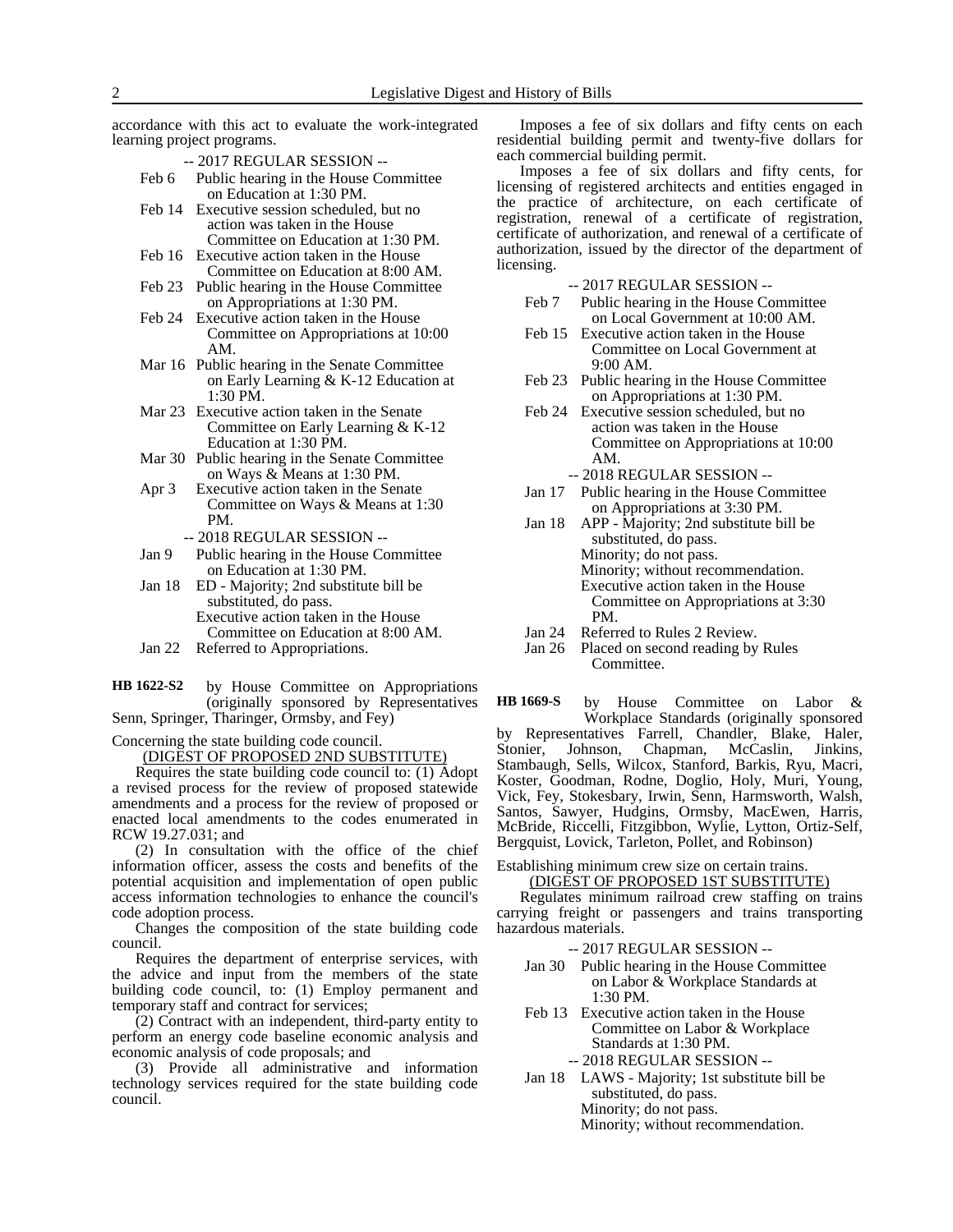Executive action taken in the House Committee on Labor & Workplace Standards at 8:00 AM.

Jan 22 Referred to Rules 2 Review.

by House Committee on Appropriations (originally sponsored by Representatives McBride, Fey, and Jinkins) **HB 1740-S2**

Using the state environmental policy act to encourage development that is consistent with forward-looking growth plans.

(DIGEST OF PROPOSED 2ND SUBSTITUTE)

Changes the time frame in which a proposed development may not be challenged in administrative or judicial appeals for noncompliance with the state environmental policy act.

Authorizes money in the growth management planning and environmental review fund to be used to cover costs associated with the adoption of optional elements of comprehensive plans consistent with provisions of the state environmental policy act.

-- 2017 REGULAR SESSION --

- Feb 2 Public hearing in the House Committee on Environment at 8:00 AM.
- Feb 9 Executive action taken in the House Committee on Environment at 8:00 AM.
	- -- 2018 REGULAR SESSION --
- Jan 15 Public hearing in the House Committee on Appropriations at 3:30 PM.
- Jan 17 Executive session scheduled, but no action was taken in the House Committee on Appropriations at 3:30 PM.
- Jan 18 APP Majority; 2nd substitute bill be substituted, do pass.
	- Minority; without recommendation. Executive action taken in the House Committee on Appropriations at 3:30 PM.
- Jan 24 Referred to Rules 2 Review.

by House Committee on Appropriations (originally sponsored by Representatives Pettigrew, Macri, Santos, Ortiz-Self, Frame, Kagi, Fitzgibbon, Stanford, Ormsby, and Pollet) **HB 1831-S2**

Revising resource limitations for public assistance. (DIGEST OF PROPOSED 2ND SUBSTITUTE)

Revises the definition of "resource" for purposes of eligibility requirements for an exemption of a resource in order to qualify for public assistance.

Provides that this act is null and void if appropriations are not approved.

- -- 2017 REGULAR SESSION --
- Feb 14 Public hearing in the House Committee on Early Learning & Human Services at 8:00 AM.
- Feb 17 Executive action taken in the House Committee on Early Learning & Human Services at 10:00 AM.
- Feb 23 Public hearing in the House Committee on Appropriations at 1:30 PM.
- Feb 24 Executive action taken in the House Committee on Appropriations at 10:00 AM.
- Mar 14 Executive action taken in the Senate Committee on Human Services and Mental Health & Housing at 1:30 PM. -- 2018 REGULAR SESSION --
- Jan 17 Public hearing in the House Committee on Appropriations at 3:30 PM.
- Jan 18 APP Majority; 2nd substitute bill be substituted, do pass. Minority; do not pass. Minority; without recommendation. Executive action taken in the House Committee on Appropriations at 3:30 PM.
- Jan 23 Referred to Rules 2 Review.
- Jan 26 Placed on second reading by Rules Committee.

by House Committee on Judiciary (originally sponsored by Representatives Ortiz-Self, Ryu, Santos, Tarleton, Fey, Farrell, McBride, Wylie, Peterson, Kloba, Gregerson, Clibborn, Jinkins, Kagi, Bergquist, Ormsby, Hudgins, Stanford, Tharinger, and Macri) **HB 2029-S2**

Providing a referral resource for those seeking information and assistance for immigration and citizenship related matters.

### (DIGEST OF PROPOSED 2ND SUBSTITUTE)

Requires the human rights commission, in consultation with relevant state agencies, and individuals or groups having experience and knowledge of immigration law and the provision of immigration and citizenship related assistance, including those with experience providing culturally appropriate services to populations that have traditionally been underserved or unserved, to establish a toll-free telephone hotline and a web site to refer callers and users to sources of information and assistance for victims of hate crimes or harassment due to their actual or perceived immigration, national origin, or citizenship related status.

Exempts the following personal information from public inspection and copying under the public records act: Information revealing the identity of a person or entity requesting information or assistance via the hotline or web site.

### -- 2017 REGULAR SESSION --

- Feb 14 Public hearing in the House Committee on Judiciary at 10:00 AM.
- Feb 16 Executive action taken in the House Committee on Judiciary at 1:00 PM. -- 2018 REGULAR SESSION --
- Jan 18 JUDI Majority; 2nd substitute bill be substituted, do pass. Minority; do not pass. Executive action taken in the House Committee on Judiciary at 1:30 PM.
- Jan 22 Referred to Rules 2 Review.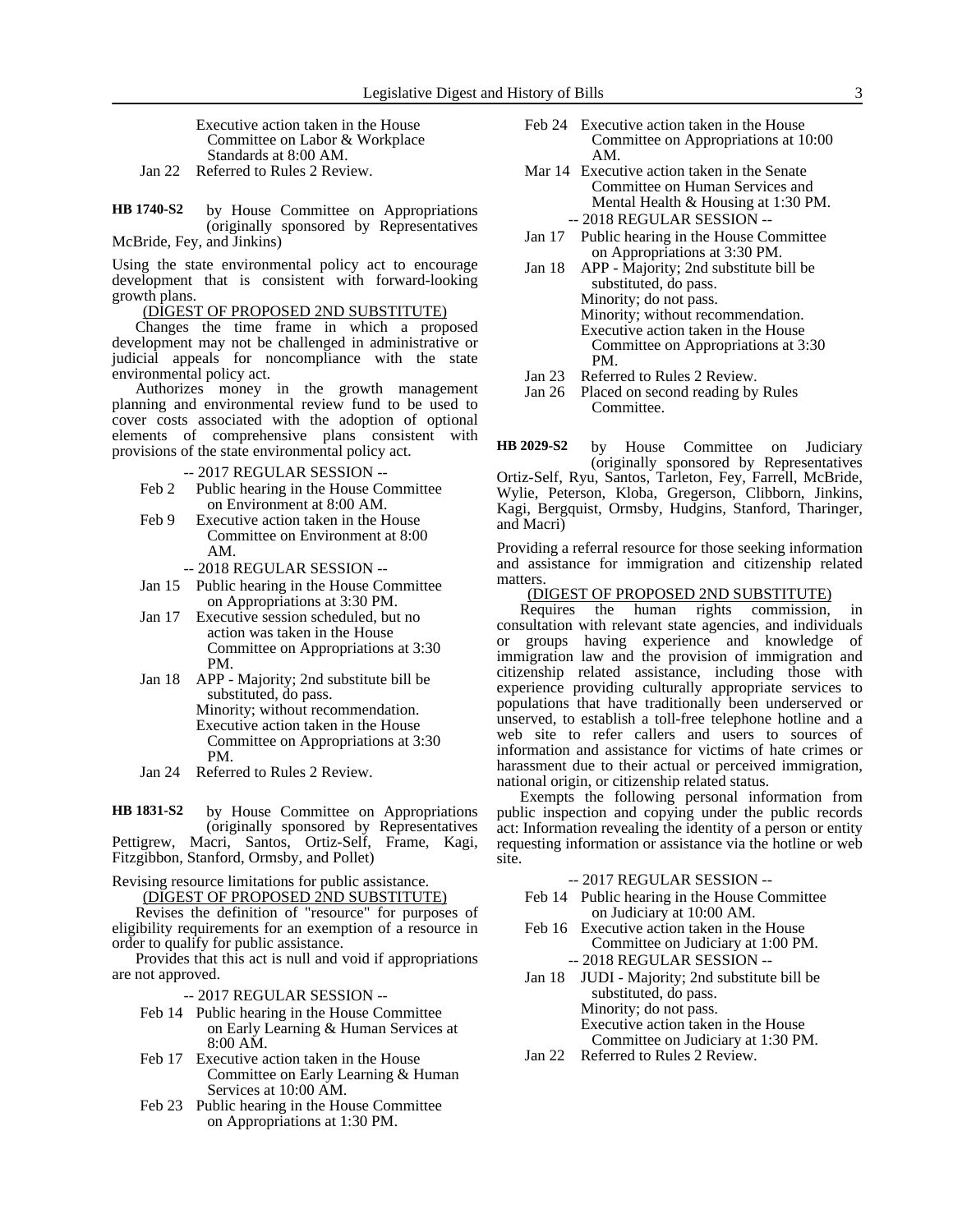by House Committee on Higher Education (originally sponsored by Representatives Chapman, Steele, Frame, and Tharinger) **HB 2177-S**

Creating a rural county jobs program.

(DIGEST OF PROPOSED 1ST SUBSTITUTE)

Creates the rural county high employer demand jobs program to: (1) Meet the workforce needs of business and industry in rural counties by assisting students in earning certificates, associate degrees, or other industryrecognized credentials necessary for employment in high employer demand fields; and

(2) Provide qualifying student awards in the amount equal to tuition fees and required services and activities fees when the student enrolls in a community or technical college program that prepares him or her for a high employer demand field.

Requires the state board for community and technical colleges to: (1) Administer the program and adopt rules necessary to implement the program;

(2) In consultation with a community or technical college located in an eligible county, and the county's workforce development council, identify high employer demand fields within the eligible counties; and

(3) Award grants to certain students in the amount equal to the cost of tuition fees and required services and activities fees.

Creates the rural jobs program account.

-- 2018 REGULAR SESSION --

- Jan 10 Public hearing in the House Committee on Higher Education at 1:30 PM.
- Jan 17 HE Majority; 1st substitute bill be substituted, do pass. Executive action taken in the House Committee on Higher Education at 1:30 PM.
- Jan 19 Referred to Appropriations.
- Jan 29 Public hearing in the House Committee on Appropriations at 3:30 PM.

by House Committee on Local Government (originally sponsored by Representatives Haler, Johnson, Young, and Ormsby) **HB 2251-S**

## Concerning public facilities districts.

(DIGEST OF PROPOSED 1ST SUBSTITUTE)

Addresses a public facilities district's authority with regard to: (1) Including an aquatics facility in its definition of "regional center"; and

(2) Ascertaining the order projects are executed through the use of an advisory ballot that reflects the preference of the voting public.

Prohibits certain public facilities districts created by a city or town bordered by both the Columbia and Snake rivers from making a facility, constructed after the effective date of this act, available to a prospective user for an event that is not open to the public if reasonably comparable private facilities are available within the boundaries of the public facilities district.

-- 2018 REGULAR SESSION --

- Jan 9 Public hearing in the House Committee on Local Government at 10:00 AM.
- Jan 18 LG Majority; 1st substitute bill be substituted, do pass. Minority; do not pass.

Executive action taken in the House Committee on Local Government at 1:30 PM.

- Jan 23 Referred to Capital Budget.
- Feb 2 Public hearing in the House Committee on Capital Budget at 10:00 AM.
- Feb 5 Scheduled for executive session in the House Committee on Capital Budget at 9:00 AM. (Subject to change)

by House Committee on Education (originally sponsored by Representatives **HB 2288-S**

Kagi, Harris, Dolan, Stonier, Goodman, Tarleton, Bergquist, Johnson, McBride, Fitzgibbon, Slatter, Vick, Lytton, Hargrove, Macri, Kloba, Appleton, Ortiz-Self, Ormsby, Lovick, and McCaslin)

#### Concerning the Washington history day program. (DIGEST OF PROPOSED 1ST SUBSTITUTE)

Transfers the responsibility for administering the Washington history day program from the Washington state historical society to the office of the superintendent of public instruction.

Creates the Washington history day account.

-- 2018 REGULAR SESSION --

- Jan 8 Public hearing in the House Committee on Education at 1:30 PM.
- Jan 18 ED Majority; 1st substitute bill be substituted, do pass. Executive action taken in the House Committee on Education at 8:00 AM.
- Jan 22 Referred to Appropriations.
- Feb 1 Public hearing in the House Committee on Appropriations at 3:30 PM.

by House Committee on Local Government (originally sponsored by Representatives Stonier, Harris, Kraft, and Frame) **HB 2292-S**

Providing greater certainty in association with selling cityowned property used for off-street parking.

## (DIGEST OF PROPOSED 1ST SUBSTITUTE)

Changes certain requirements for cities when selling city-owned property that is no longer necessary for offstreet parking purposes.

-- 2018 REGULAR SESSION --

- Jan 16 Public hearing in the House Committee on Local Government at 10:00 AM.
- Jan 18 LG Majority; 1st substitute bill be substituted, do pass. Minority; do not pass. Executive action taken in the House Committee on Local Government at 1:30 PM.
- Jan 22 Referred to Rules 2 Review.
- by House Committee on Commerce & Gaming (originally sponsored by Representatives Hargrove, Muri, and Haler) **HB 2419-S**
- Regarding beer, wine, cider, and mead at farmers markets. (DIGEST OF PROPOSED 1ST SUBSTITUTE)

Addresses the sale of beer, wine, cider, and mead, in bottles, cans, and growlers, at farmers markets.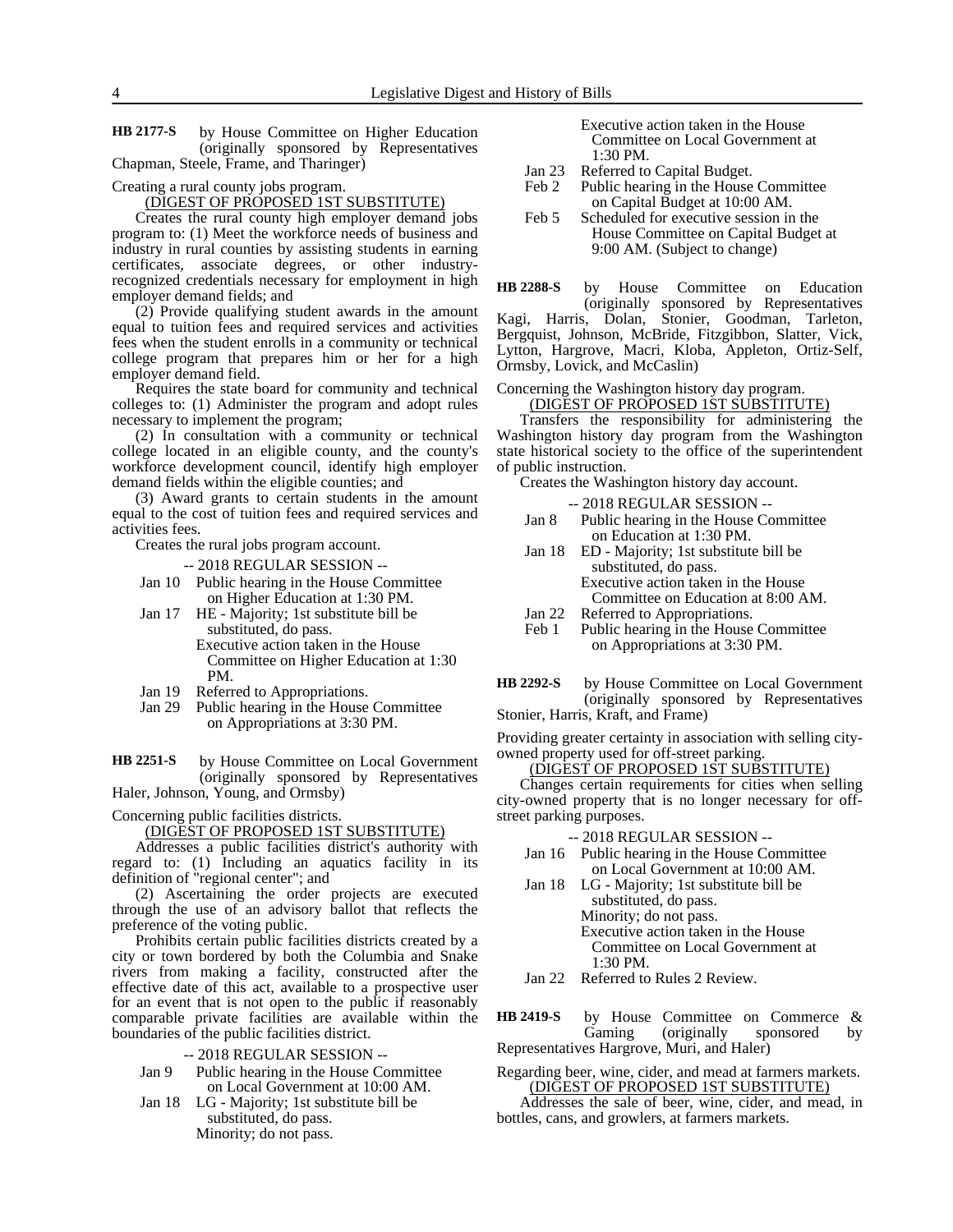- -- 2018 REGULAR SESSION --
- Jan 16 Public hearing in the House Committee on Commerce & Gaming at 1:30 PM.
- Jan 18 COG Majority; 1st substitute bill be substituted, do pass. Minority; without recommendation. Executive action taken in the House Committee on Commerce & Gaming at 9:00 AM.
- Jan 22 Referred to Rules 2 Review.<br>Jan 26 Placed on second reading by
- Placed on second reading by Rules Committee.
- Jan 29 1st substitute bill substituted. Rules suspended. Placed on Third Reading. Third reading, passed; yeas, 78; nays, 17; absent, 0; excused, 3. -- IN THE SENATE --
- Jan 31 First reading, referred to Labor & Commerce.
- by House Committee on Finance (originally sponsored by Representatives Lytton and **HB 2424-S**

Nealey)

Correcting the use tax exemption for self-produced fuel. (DIGEST OF PROPOSED 1ST SUBSTITUTE)

Makes corrections to an effective date section, from chapter 28, Laws of 2017 3rd sp. sess., regarding the use tax exemption for self-produced fuel.

-- 2018 REGULAR SESSION --

- Jan 12 Public hearing in the House Committee on Finance at 8:00 AM.
- Jan 19 FIN Majority; 1st substitute bill be substituted, do pass. Executive action taken in the House Committee on Finance at 8:00 AM.
- Jan 24 Referred to Rules 2 Review.
- Jan 26 Placed on second reading by Rules Committee.
- Jan 29 1st substitute bill substituted. Rules suspended. Placed on Third Reading. Third reading, passed; yeas, 95; nays, 0; absent, 0; excused, 3. -- IN THE SENATE --
- Jan 31 First reading, referred to Ways & Means.

by House Committee on Finance (originally sponsored by Representatives Senn, Tharinger, Chapman, Kilduff, Macri, Robinson, Appleton, Kloba, Pollet, Santos, and Tarleton) **HB 2448-S**

Increasing the availability of housing for developmentally disabled persons.

(DIGEST OF PROPOSED 1ST SUBSTITUTE)

Exempts the following from the definition of "sale" with regard to real estate excise taxes: A qualified transfer or residential property by a legal representative of a person with developmental disabilities to a qualified entity subject to certain conditions.

Includes the following as an activity that is eligible for assistance from the housing trust fund and other legislative appropriations: Remodeling and improvements as required to meet building code, licensing requirements,

or legal operations to residential properties owned and operated by an entity which were transferred by the parent of a child with developmental disabilities.

- -- 2018 REGULAR SESSION -- Jan 12 Public hearing in the House Committee on Finance at 8:00 AM.
- Jan 19 FIN Majority; 1st substitute bill be substituted, do pass. Executive action taken in the House Committee on Finance at 8:00 AM.
- Jan 24 Referred to Rules 2 Review.
- Jan 26 Placed on second reading by Rules Committee.
- Feb 1 1st substitute bill substituted. Rules suspended. Placed on Third Reading. Third reading, passed; yeas, 94; nays, 0; absent, 0; excused, 4.

by House Committee on Commerce & Gaming (originally sponsored by Representatives Vick, Blake, Sawyer, Condotta, Kloba, and Young) **HB 2472-S**

Ensuring reasonable terms of payment are available to marijuana retailers when contracting with marijuana processors for the purchase of marijuana products.

## (DIGEST OF PROPOSED 1ST SUBSTITUTE)

Requires a contract between a marijuana processor and a marijuana retailer for the purchase and sale of marijuana products to: (1) Allow the retailer to tender full or final payment to the processor on a date after the date the products are delivered to or received by the retailer; and

(2) Require the retailer to tender full or final payment to the processor on a date not more than five calendar days after the date the products are delivered to or received by the retailer.

- -- 2018 REGULAR SESSION --
- Jan 15 Public hearing in the House Committee on Commerce & Gaming at 1:30 PM.
- Jan 16 Executive session scheduled, but no action was taken in the House Committee on Commerce & Gaming at 1:30 PM.
- Jan 18 COG Majority; 1st substitute bill be substituted, do pass. Executive action taken in the House Committee on Commerce & Gaming at 9:00 AM.
- Jan 22 Referred to Rules 2 Review.
- Jan 26 Placed on second reading by Rules Committee.

#### by Representative Clibborn **HB 2983**

Establishing a new marine pilotage tariff setting process.

Requires the utilities and transportation commission to establish the pilotage tariffs for pilotage services provided under the pilotage act.

Allows the commission to: (1) Establish extra compensation for extra services to vessels in distress, for awaiting vessels, for all vessels in direct transit to or from a Canadian port where Puget Sound pilotage is required for a portion of the voyage, for being carried to sea on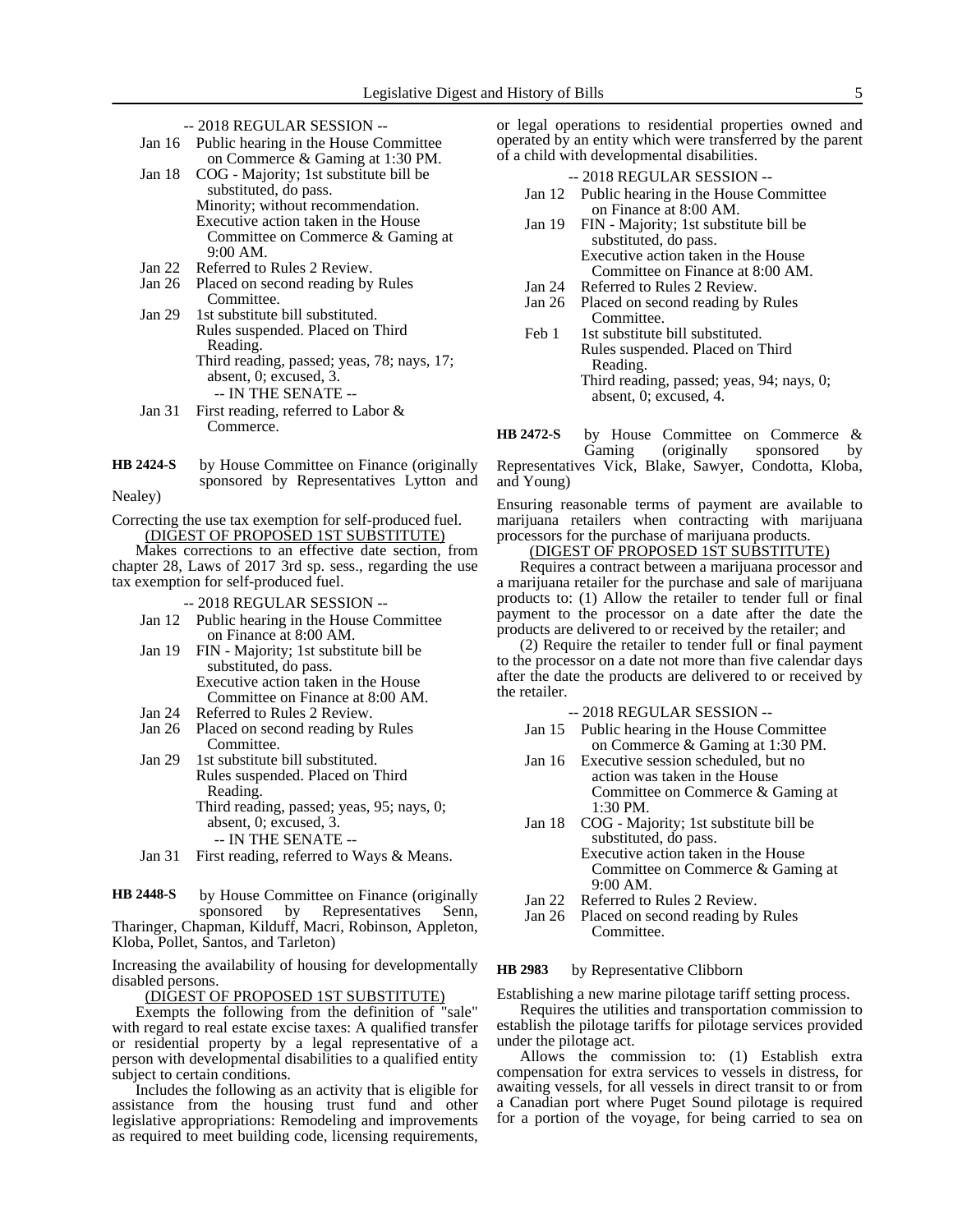vessels against the will of the pilot, and for other services as may be determined by the commission; and

(2) As an element of the Puget Sound pilotage district tariff, consider pilot retirement expenses incurred in the prior year in either pilotage district.

Prohibits the state from being obligated to fund or pay for any portion of retirement payments for pilots or retired pilots.

Creates the marine pilotage tariff setting account.

-- 2018 REGULAR SESSION --

Feb 2 First reading, referred to Transportation (Not Officially read and referred until adoption of Introduction report).

#### **Senate Bills**

by Senate Committee on Higher Education & Workforce Development (originally sponsored by Senators Frockt, Hasegawa, Carlyle, McCoy, Rolfes, Mullet, and Palumbo) **SB 5074-S**

#### Concerning eligibility for state financial aid programs.

(DIGEST OF PROPOSED 1ST SUBSTITUTE)

Aligns residency requirements for certain state financial aid programs.

Authorizes an institution of higher education to award a state need grant to an eligible student on a provisional basis if the student completes the free application for federal student aid or, if he or she is ineligible to apply for federal student aid, completes a state financial aid application as approved by the office of student financial assistance.

Modifies the definition of "resident student" to include a person who has: (1) Been granted deferred action for childhood arrival status regardless of whether he or she is no longer or will no longer be granted the deferred action due to the termination, suspension, or modification of the deferred action for childhood arrival program; and

(2) Met certain domicile requirements.

Modifies the definition of "nonresident student" as a person who: (1) Meets and complies with applicable requirements and is a lawful permanent resident, is a temporary resident, or holds a certain nonimmigrant status with the United States citizenship and immigration services;

(2) Has been issued an employment authorization document by the United States citizenship and immigration services that is valid as of the date the person's residency status is determined; or

(3) Is otherwise permanently residing in the United States under color of law, including deferred action status.

-- 2018 REGULAR SESSION --

Jan 11 Public hearing in the Senate Committee on Higher Education & Workforce Development at 8:10 AM.

Jan 18 HEWD - Majority; 1st substitute bill be substituted, do pass. Minority; do not pass. Executive action taken in the Senate Committee on Higher Education & Workforce Development at 8:00 AM.

Jan 19 Passed to Rules Committee for second reading.

- Jan 24 Placed on second reading by Rules Committee. 1st substitute bill substituted. Rules suspended. Placed on Third Reading. Third reading, passed; yeas, 38; nays, 11; absent, 0; excused, 0. -- IN THE HOUSE --
- Jan 26 First reading, referred to Higher Education (Not Officially read and referred until adoption of Introduction report).
- by Senate Committee on Economic Development & International Trade (originally sponsored by Senators Takko, Warnick, **SB 5251-S3**

Rolfes, McCoy, Zeiger, and Chase)

Concerning tourism marketing.

(DIGEST OF PROPOSED 3RD SUBSTITUTE)

Establishes the statewide tourism marketing act.

Creates the Washington tourism marketing authority to contract for statewide tourism marketing services that promote tourism on behalf of the citizens of the state and manage the authority's financial resources.

Requires the department of commerce to provide administrative assistance to the authority and serve as the fiscal agent of the authority for money appropriated for purposes of the authority.

Requires the joint legislative audit and review committee to conduct an evaluation of the performance of the authority to determine the extent to which the authority has contributed to the growth of the tourism industry and economic development of the state.

Creates the statewide tourism marketing account.

Requires 0.2 percent of taxes collected on retail sales of lodging, car rentals, and restaurants to be deposited in the statewide tourism marketing account.

-- 2017 REGULAR SESSION --

- Jan 25 Executive action taken in the Senate Committee on Commerce and Labor & Sports at 1:30 PM.
- Feb 9 Public hearing in the Senate Committee on Agriculture, Water, and Trade & Economic Development at 8:00 AM.
- Feb 14 Executive action taken in the Senate Committee on Agriculture, Water, and Trade & Economic Development at 8:00 AM.

-- 2017 3RD SPECIAL SESSION --

Jun 30 Executive action taken in the Senate Committee on Ways & Means at 8:00 AM.

-- 2018 REGULAR SESSION --

Jan 18 EDIT - Majority; 3rd substitute bill be substituted, do pass.

And refer to Ways & Means. Public hearing and executive action taken in the Senate Committee on Economic Development & International Trade at 8:00 AM.

- Jan 19 Referred to Ways & Means.
- Jan 30 Public hearing in the Senate Committee on Ways & Means at 3:30 PM.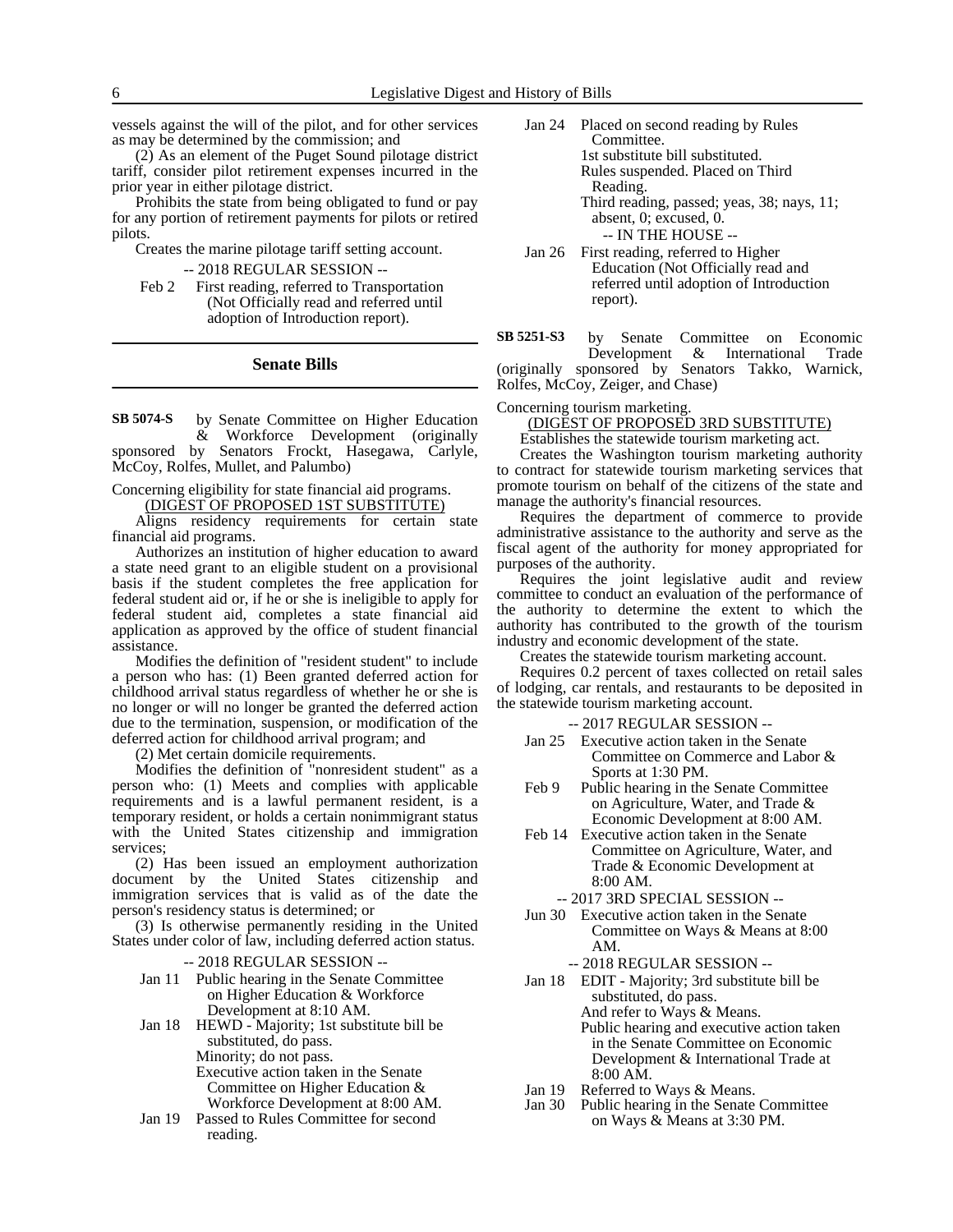by Senate Committee on State Government, Tribal Relations & Elections (originally sponsored by Senators Braun, Ranker, Hasegawa, Keiser, and Chase; by request of Office of Financial **SB 5295-S**

Management)

Adding the use of shared leave for employees who are sick or temporarily disabled because of pregnancy disability or for the purposes of parental leave to bond with the employee's newborn, adoptive, or foster child.

(DIGEST OF PROPOSED 1ST SUBSTITUTE)

Allows an agency head to permit an employee to receive leave, under the state leave sharing program, if the employee: (1) Needs the time for parental leave; or

(2) Is sick or temporarily disabled because of pregnancy disability.

-- 2018 REGULAR SESSION --

- Jan 17 Public hearing in the Senate Committee on State Government and Tribal Relations & Elections at 8:00 AM.
- Jan 19 SGTE Majority; 1st substitute bill be substituted, do pass.
	- Executive action taken in the Senate Committee on State Government and Tribal Relations & Elections at 8:00 AM.
- Jan 22 Passed to Rules Committee for second reading.

by Senate Committee on Energy, Environment & Technology (originally sponsored by Senators Hasegawa and Fortunato) **SB 5624-S**

Concerning transparency in retail electrical customer billing.

#### (DIGEST OF PROPOSED 1ST SUBSTITUTE)

Requires an electric utility to: (1) Provide written or electronic notice of public hearings where changes in electricity rates will be considered or approved by the utilities and transportation commission or governing body; and

(2) Disclose on each billing statement the rate of tax imposed on the electric utility, if any, and the amount of the tax to be paid directly by the retail electric customer through the billing statement.

- -- 2017 REGULAR SESSION --
- Feb 14 Public hearing in the Senate Committee on Energy and Environment & Telecommunications at 10:00 AM.
- Feb 16 Executive action taken in the Senate Committee on Energy and Environment & Telecommunications at 10:00 AM.
- -- 2018 REGULAR SESSION -- Jan 10 Public hearing in the Senate Committee on Energy and Environment &
- Technology at 8:00 AM. Jan 18 EENT - Majority; 1st substitute bill be substituted, do pass. Executive action taken in the Senate Committee on Energy and Environment
- & Technology at 10:00 AM. Jan 19 Passed to Rules Committee for second
- reading.
- Jan 31 Placed on second reading consent calendar.

by Senate Committee on Financial Institutions & Insurance (originally sponsored by Senators Kuderer, Hunt, Saldaña, and Keiser) **SB 5627-S**

Concerning the sale of manufactured/mobile home communities.

(DIGEST OF PROPOSED 1ST SUBSTITUTE)

Extends, until December 31, 2026, the real estate excise tax exemption on a qualified sale of a manufactured/mobile home community.

- -- 2018 REGULAR SESSION --
- Jan 16 Public hearing in the Senate Committee on Financial Institutions & Insurance at 8:30 AM.
- Jan 18 FI Majority; 1st substitute bill be substituted, do pass. And refer to Ways & Means. Minority; without recommendation. Executive action taken in the Senate Committee on Financial Institutions & Insurance at 8:30 AM.

Jan 19 Referred to Ways & Means.

by Senate Committee on Financial Institutions & Insurance (originally sponsored by Senators Rivers, Palumbo, and Hasegawa) **SB 5928-S**

Making financial services available to marijuana producers, processors, retailers, qualifying patients, health care professionals, and designated providers as authorized under chapters 69.50 and 69.51A RCW.

## (DIGEST OF PROPOSED 1ST SUBSTITUTE)

States that a financial institution, an armored car service, or a person providing certain financial services that receives deposits, extends credit, conducts funds transfers, or provides other financial services for a marijuana producer, processor, or retailer or a qualifying patient, health care professional, or designated provider, does not commit a crime solely by virtue of providing those financial services.

States that a certified public accountant or firm engaged in the practice of public accounting does not commit a crime solely for providing professional accounting services for a marijuana producer, processor, or retailer.

-- 2018 REGULAR SESSION --

- Jan 11 Public hearing in the Senate Committee on Financial Institutions & Insurance at 8:00 AM.
- Jan 18 FI Majority; 1st substitute bill be substituted, do pass. Minority; do not pass. Executive action taken in the Senate Committee on Financial Institutions &
	- Insurance at 8:30 AM.
- Jan 19 Passed to Rules Committee for second reading.
- by Senate Committee on Law & Justice (originally sponsored by Senator Padden) **SB 5989-S**

Concerning small claims court.

## (DIGEST OF PROPOSED 1ST SUBSTITUTE)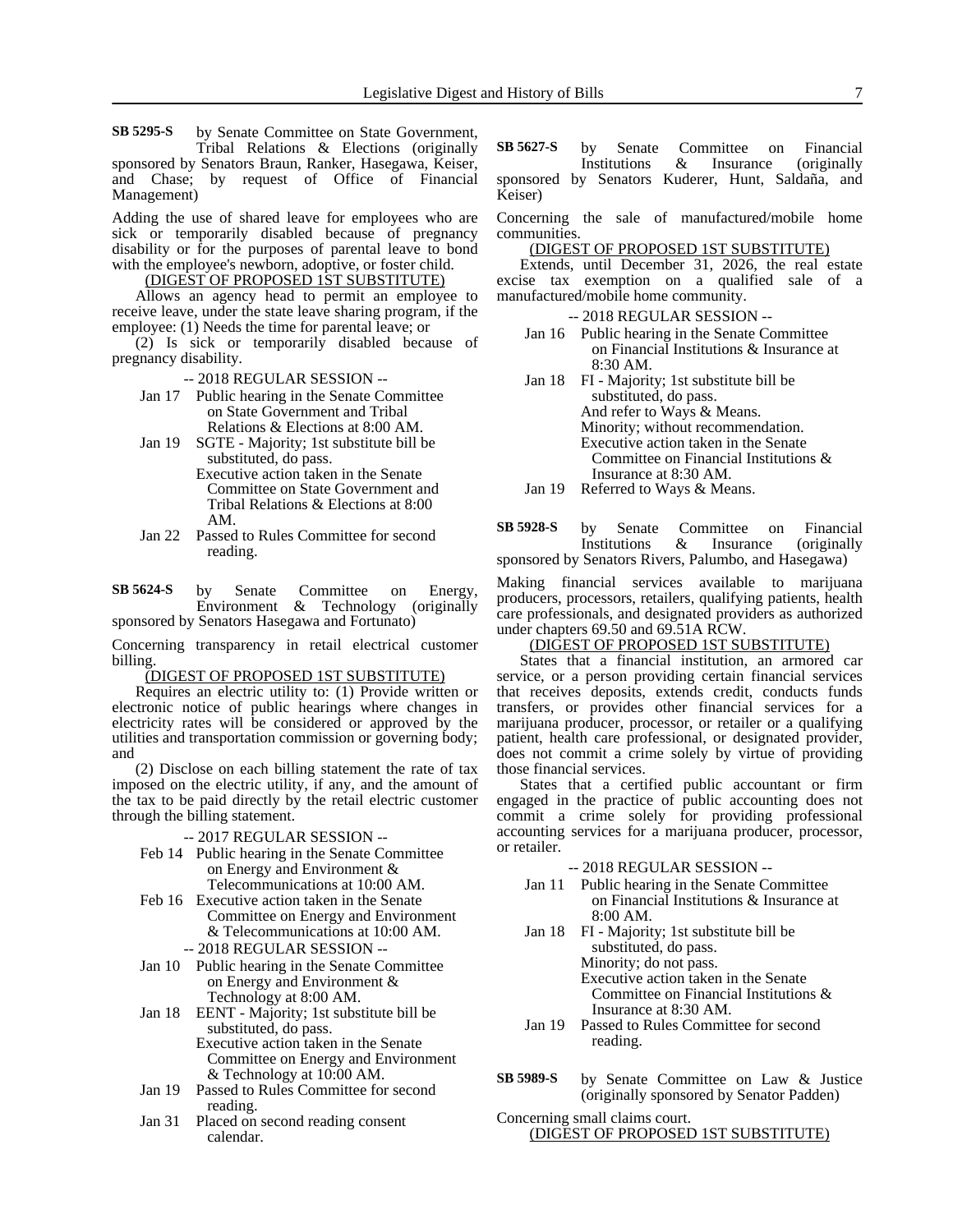Increases the monetary limit, in which a small claims department may have jurisdiction, from five thousand dollars to ten thousand dollars.

- -- 2018 REGULAR SESSION -- Jan 9 Public hearing in the Senate Committee on Law & Justice at 10:00 AM.
- Jan 18 LAW Majority; 1st substitute bill be substituted, do pass. Executive action taken in the Senate Committee on Law & Justice at 10:00 AM.
- Jan 19 Passed to Rules Committee for second reading.
- Jan 24 Placed on second reading consent calendar.
- Jan 25 1st substitute bill substituted. Rules suspended. Placed on Third Reading. Third reading, passed; yeas, 49; nays, 0; absent, 0; excused, 0.

-- IN THE HOUSE --

- Jan 29 First reading, referred to Judiciary (Not Officially read and referred until adoption of Introduction report).
- Feb 9 Scheduled for public hearing in the House Committee on Judiciary at 8:00 AM. (Subject to change)
- by Senate Committee on Law & Justice (originally sponsored by Senators Dhingra, Darneille, Frockt, Liias, Keiser, Pedersen, Hunt, Chase, **SB 6025-S**

Padden, Palumbo, O'Ban, Saldaña, Kuderer, and Hasegawa)

Increasing success in therapeutic courts.

(DIGEST OF PROPOSED 1ST SUBSTITUTE)

Allows the use of a portion of the criminal justice treatment account to provide services to foster increased success in drug courts.

Requires the state treasurer, for the fiscal year beginning July 1, 2005, and each subsequent fiscal year, to transfer 8.25 million dollars from the general fund to the criminal justice treatment account, divided into four equal quarterly payments.

#### -- 2018 REGULAR SESSION --

- Jan 11 Public hearing in the Senate Committee on Law & Justice at 10:00 AM.
- Jan 18 LAW Majority; 1st substitute bill be substituted, do pass. Executive action taken in the Senate Committee on Law & Justice at 10:00
- AM.
- Jan 19 On motion, referred to Ways & Means.<br>Jan 29 WM Maiority: without WM - Majority; without recommendation. Minority; do not pass. Executive action taken in the Senate Committee on Ways & Means at 3:30 PM.
- Feb 1 Passed to Rules Committee for second reading.
- by Senate Committee on Higher Education & Workforce Development (originally **SB 6029-S**

sponsored by Senators Liias, Ranker, Fain, Frockt, Billig, Darneille, Palumbo, Rolfes, Keiser, Cleveland, Pedersen, Hunt, Wellman, Conway, Chase, Saldaña, Kuderer, Hasegawa, and Mullet; by request of Attorney General)

Establishing a student loan bill of rights.

### (DIGEST OF PROPOSED 1ST SUBSTITUTE)

Establishes the Washington student education loan bill of rights.

Requires the student achievement council to designate a student loan advocate within the office of student financial assistance to provide timely assistance to a student education loan borrower with a student education loan.

Requires the director of the department of financial institutions to establish fees sufficient to cover the costs of administering the department's program for student education loan servicers and the student achievement council's student loan advocate.

Requires the state institute for public policy to conduct a study on the impact and cost-effectiveness of establishing a student loan authority to refinance existing federal and private undergraduate and graduate student loans from the proceeds of tax-exempt bonds.

Creates the student loan advocate account.

Requires the state treasurer, beginning in the 2020-2021 fiscal year, to annually transfer from the financial services regulation fund to the student loan advocate account, the greater of one hundred seventy-five thousand dollars or twenty percent of the annual assessment derived from student education loan servicing.

#### -- 2018 REGULAR SESSION --

- Jan 11 Public hearing in the Senate Committee on Higher Education & Workforce Development at 8:10 AM.
- Jan 18 HEWD Majority; 1st substitute bill be substituted, do pass.

And refer to Ways & Means.

Minority; do not pass.

Minority; without recommendation. Executive action taken in the Senate Committee on Higher Education &

- Workforce Development at 8:00 AM. Jan 19 Referred to Ways & Means.
- Jan 30 Public hearing in the Senate Committee on Ways & Means at 3:30 PM.

by Senate Committee on Financial Institutions & Insurance (originally sponsored by Senators Mullet, Carlyle, and Kuderer; by request of Insurance Commissioner) **SB 6035-S**

Allowing property insurers to assist their insureds with risk mitigation goods or services.

#### (DIGEST OF PROPOSED 1ST SUBSTITUTE)

Authorizes a personal property insurer to: (1) With prior approval of the insurance commissioner, include certain goods and services intended to reduce the probability of loss or the extent of loss from a covered event as part of a policy of personal property insurance; and

(2) Conduct a pilot program as a risk mitigation strategy through which the insurer offers or provides risk mitigation goods and services in connection with a personal insurance policy covering property risks.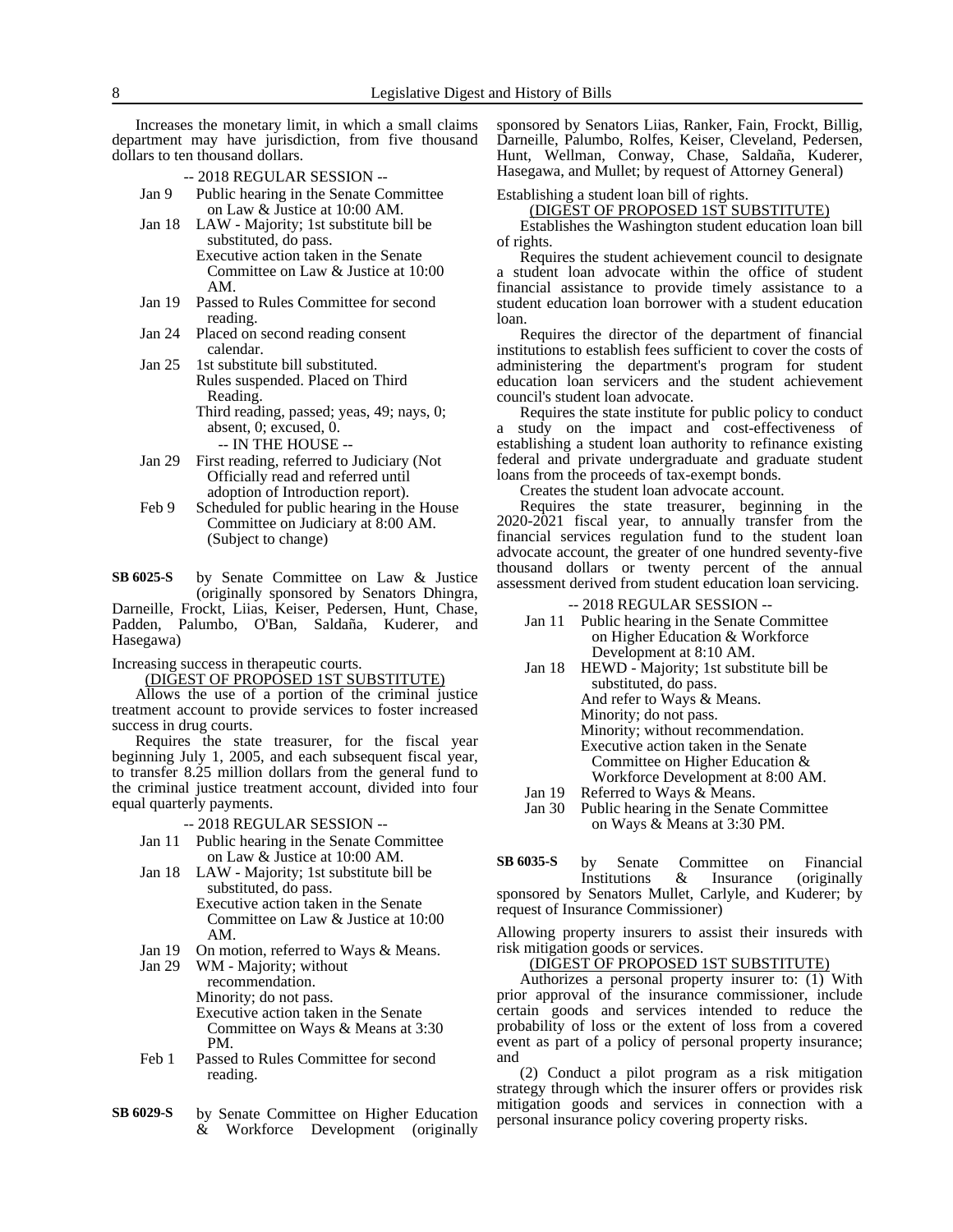Limits the value of goods and services to one thousand dollars in value in the aggregate in any twelve-month period.

- -- 2018 REGULAR SESSION --
- Jan 9 Public hearing in the Senate Committee on Financial Institutions & Insurance at 8:00 AM.
- Jan 18 FI Majority; 1st substitute bill be substituted, do pass. Minority; without recommendation. Executive action taken in the Senate Committee on Financial Institutions & Insurance at 8:30 AM.
- Jan 19 Passed to Rules Committee for second reading.
- by Senate Committee on Law & Justice (originally sponsored by Senators Pedersen, Rivers, Frockt, Fain, Hasegawa, Hunt, Saldaña, Dhingra, **SB 6041-S**

Darneille, Hobbs, McCoy, O'Ban, Liias, Keiser, Conway, Palumbo, and Kuderer; by request of Office of Civil Legal Aid)

Concerning civil legal aid.

#### (DIGEST OF PROPOSED 1ST SUBSTITUTE)

Finds that the prevalence of civil legal problems experienced by low-income people in the state exceeds the capacity of the state-funded legal aid system to address.

Modifies civil legal aid provisions regarding: (1) The duty of the director of civil legal aid services to periodically assess the most prevalent civil legal problems experienced by low-income people in the state and the capacity of the state-funded legal aid system to meet the legal needs arising from the problems;

(2) The appropriation of public funds for civil representation of indigent persons; and

(3) The distribution of funds to persons appointed in dependency proceedings.

-- 2018 REGULAR SESSION --

- Jan 9 Public hearing in the Senate Committee on Law & Justice at 10:00 AM.
- Jan 18 LAW Majority; 1st substitute bill be substituted, do pass. Minority; without recommendation. Executive action taken in the Senate Committee on Law & Justice at 10:00 AM.
- Jan 19 Passed to Rules Committee for second reading.

by Senate Committee on State Government, Tribal Relations & Elections (originally sponsored by Senators Hunt and Kuderer) **SB 6056-S**

Concerning broadcasters during a proclamation of emergency.

(DIGEST OF PROPOSED 1ST SUBSTITUTE)

Provides a definition of "broadcaster" and "first informer broadcaster" for purposes of chapter 38.52 RCW regarding the state military department and emergency management.

Provides immunity from liability to federal, state, and local agencies, and their employees, for any action, or failure to act, when facilitating access of a first informer broadcaster to an area affected by an emergency or disaster.

-- 2018 REGULAR SESSION --

- Jan 12 Public hearing in the Senate Committee on State Government and Tribal Relations & Elections at 8:00 AM.
- Jan 19 SGTE Majority; 1st substitute bill be substituted, do pass.
	- Executive action taken in the Senate Committee on State Government and Tribal Relations & Elections at 8:00 AM.
- Jan 22 Passed to Rules Committee for second reading.

by Senate Committee on Higher Education<br>& Workforce Development (originally Workforce Development (originally sponsored by Senators Ranker, Van De Wege, and Rolfes) **SB 6097-S**

Creating a task force on the outdoor recreation industry.

#### (DIGEST OF PROPOSED 1ST SUBSTITUTE)

Requires the institutions of higher education, the council of presidents, the state board for community and technical colleges, and the student achievement council to collaborate to: (1) Identify talent pipeline gaps within the outdoor recreation industry in the state; and

(2) Develop recommendations for institutions of higher education to create master's, bachelor's, and associate degrees and certificate programs that meet the needs of the outdoor recreation industry.

Creates the task force on talent pipeline gaps in the outdoor recreation industry to coordinate and implement the goals in (1) and (2) above.

Expires December 31, 2018.

-- 2018 REGULAR SESSION --

- Jan 16 Public hearing in the Senate Committee on Higher Education & Workforce Development at 8:00 AM.
- Jan 18 HEWD Majority; 1st substitute bill be substituted, do pass. Executive action taken in the Senate Committee on Higher Education &
- Workforce Development at 8:00 AM. Jan 19 On motion, referred to Ways & Means.
- Jan 30 WM Majority; without recommendation. Minority; do not pass. Executive action taken in the Senate Committee on Ways & Means at 3:30 PM.
- Feb 1 Passed to Rules Committee for second reading.

by Senate Committee on Higher Education & Workforce Development (originally sponsored by Senators Ranker, Frockt, Palumbo, Dhingra, Kuderer, McCoy, Cleveland, Saldaña, Billig, Van De **SB 6101-S**

Wege, Hunt, and Hasegawa)

Establishing the evergreen free college act. (DIGEST OF PROPOSED 1ST SUBSTITUTE)

Establishes the evergreen free college act.

Creates the evergreen free college program to help make four years of college affordable and accessible to the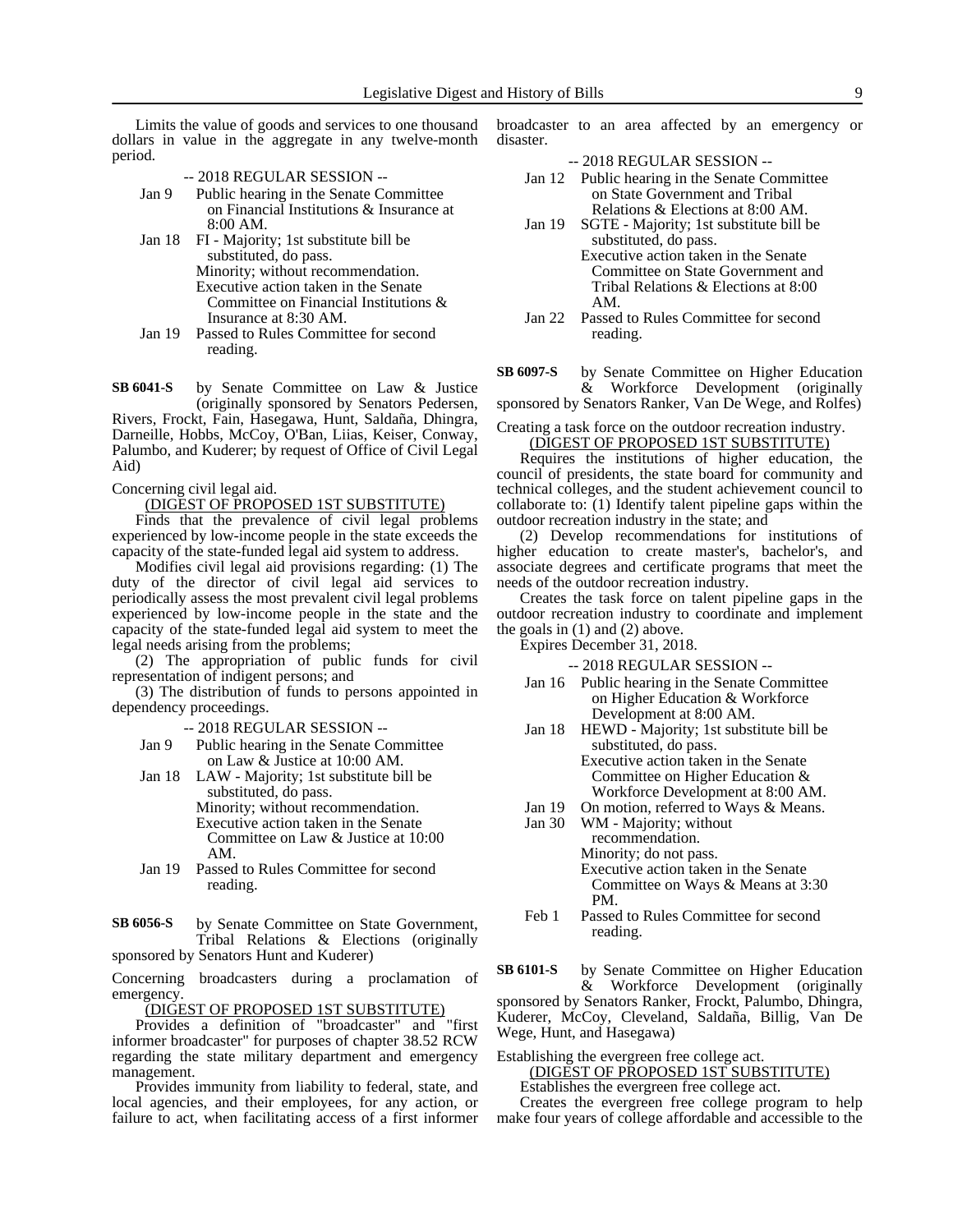citizens of the state by offering a tuition waiver for eligible students.

Requires the office of student financial assistance to administer the program for resident students seeking a bachelor's degree, an associate degree, or certificate from an institution of higher education under certain terms and conditions.

Requires the student achievement council to develop a plan to provide program students, who are enrolled at an institution of higher education, with a student success course that is one quarter long or the equivalent in semester hours, that teaches essential skills for college success.

Requires the state institute for public policy to conduct a study on the effectiveness of the program.

Requires the caseload forecast council to estimate the anticipated caseload of the program.

-- 2018 REGULAR SESSION --

- Jan 11 Public hearing in the Senate Committee on Higher Education & Workforce Development at 8:10 AM.
- Jan 18 HEWD Majority; 1st substitute bill be substituted, do pass. And refer to Ways & Means. Minority; do not pass. Executive action taken in the Senate Committee on Higher Education & Workforce Development at 8:00 AM.
- Jan 19 Referred to Ways & Means.<br>Feb 5 Scheduled for public hearing
- Scheduled for public hearing in the Senate Committee on Ways & Means at 10:00 AM. (Subject to change)

by Senate Committee on Health & Long Term Care (originally sponsored by Senators **SB 6219-S**

Hobbs, Saldaña, Dhingra, Ranker, Carlyle, Takko, Kuderer, Hasegawa, Palumbo, Chase, Nelson, Frockt, Keiser, Wellman, Darneille, Mullet, Billig, Pedersen, Rolfes, Hunt, and Liias)

Concerning health plan coverage of reproductive health care.

#### (DIGEST OF PROPOSED 1ST SUBSTITUTE)

Requires a health plan that is issued or renewed on or after January 1, 2019: (1) To provide coverage for contraceptive drugs, devices, and other products; voluntary sterilization procedures; and certain necessary consultations, examinations, procedures, and medical services; and

(2) That provides coverage for maternity care or services, to also provide substantially equivalent coverage to permit the abortion of a pregnancy.

Requires the governor's interagency coordinating council on health disparities to conduct a literature review on disparities in access to reproductive health care based on socioeconomic status, race, sexual orientation, gender identity, ethnicity, geography, and other factors.

#### -- 2018 REGULAR SESSION --

- Jan 16 Public hearing in the Senate Committee on Health & Long Term Care at 10:00 AM.
- Jan 22 HLTC Majority; 1st substitute bill be substituted, do pass. And refer to Ways & Means. Minority; do not pass.

Executive action taken in the Senate Committee on Health & Long Term Care at 10:00 AM.

- Jan 23 Referred to Ways & Means.
- Jan 24 Public hearing in the Senate Committee on Ways & Means at 3:30 PM.
- Jan 25 WM Majority; do pass 1st substitute bill proposed by Health & Long Term Care. Minority; do not pass. Executive action taken in the Senate Committee on Ways & Means at 3:30 PM.
- Jan 26 Passed to Rules Committee for second reading.
- Jan 31 Placed on second reading by Rules Committee. 1st substitute bill substituted. Rules suspended. Placed on Third Reading.
	- Third reading, passed; yeas, 26; nays, 22; absent, 0; excused, 1. -- IN THE HOUSE --
- Feb 1 First reading, referred to Health Care & Wellness (Not Officially read and referred until adoption of Introduction report).
- Feb 7 Scheduled for public hearing in the House Committee on Health Care & Wellness at 8:00 AM. (Subject to change)

by Senate Committee on Labor & Commerce (originally sponsored by Senators Saldaña, Ranker, Conway, Hasegawa, McCoy, Hunt, and Keiser) **SB 6245-S**

Concerning spoken language interpreter services. (DIGEST OF PROPOSED 1ST SUBSTITUTE)

Centralizes and consolidates the procurement of spoken language interpreter services and expands the use of language access providers.

Excludes interpreter services for sensory-impaired persons from the provisions of this act.

- -- 2018 REGULAR SESSION --
- Jan 12 Executive action taken in the Senate Committee on State Government and Tribal Relations & Elections at 8:00 AM.
- Jan 18 Public hearing in the Senate Committee on Labor & Commerce at 1:30 PM.
- Jan 22 LBRC Majority; 1st substitute bill be substituted, do pass. And refer to Ways & Means.
	- Minority; do not pass.
	- Minority; without recommendation.
	- Executive action taken in the Senate Committee on Labor & Commerce at 1:30 PM.
- Jan 24 Referred to Ways & Means.
- Feb 1 Public hearing in the Senate Committee on Ways & Means at 3:30 PM.

#### by Senator Nelson **SB 6592**

Relating to state government.